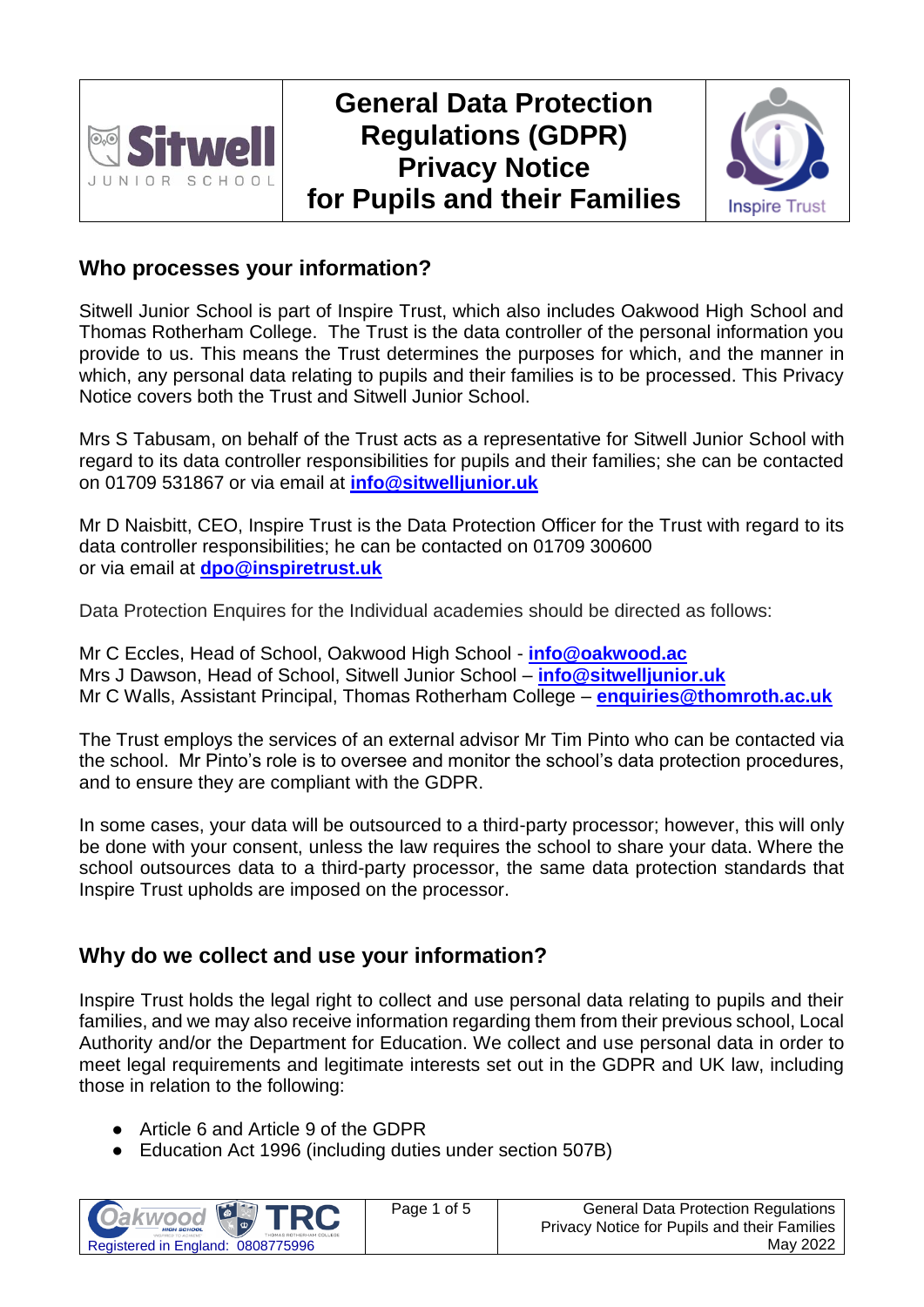● Regulation 5 of The Education (Information About Individual Pupils) (England) Regulations 2013

In accordance with the above, the personal data of pupils and their families is collected and used for the following reasons:

- identification and security purposes
- to support pupil learning
- to monitor and report on pupil progress
- to provide appropriate pastoral care
- to assess the quality of our service
- to comply with the law regarding data sharing
- to Safeguard the health and wellbeing of pupils (including contacting the stated emergency contact person/s)
- to celebrate pupil achievement.

Pupil personal data is held in the following systems which have been confirmed as compliant with the General Data Protection Regulations:

- Arbor (Information Management system)
- CPOMS (Child Protection records)
- School Grid catering system (School meals)
- EAZ/MAG (Data analysis)
- ParentPay (Payment system for parents and pupils for school trips, after school clubs and breakfast club)
- Password protected network drives and email
- Evolve Educational Visits
- Reading Eggs (Learning Resource)
- Times Tables Rockstars (Learning resource)
- Marvellous Me (App to showcase children's learning with parents)
- Osborne Technologies (signing children in and out during the school day)
- Google Forms

# **Failure to provide personal data**

The Trust does not need to secure your consent for the collection of your child's personal data as there is a legitimate need for collection (as outlined above). However, the Trust has a duty to inform you of what types of data are retained, for how long and wherever possible to provide you secure access to your own data. You can decline to provide your data, however, if a pupil (or their parent / carer) fails to provide their personal data, there may be significant consequences. The school may be unable to:

- contact or report to the next of kin
- safeguard a pupil
- administer first aid
- produce care plans for pupils with medical needs
- provide a timetable for the pupil within the correct teaching groups to give them the best opportunity to learn and improve
- offer additional intervention to the pupil, including provision of Special Educational Need and English as an Additional Language support and other appropriate support
- assess the pupil and report on progress and attainment
- enter the pupil for formal examinations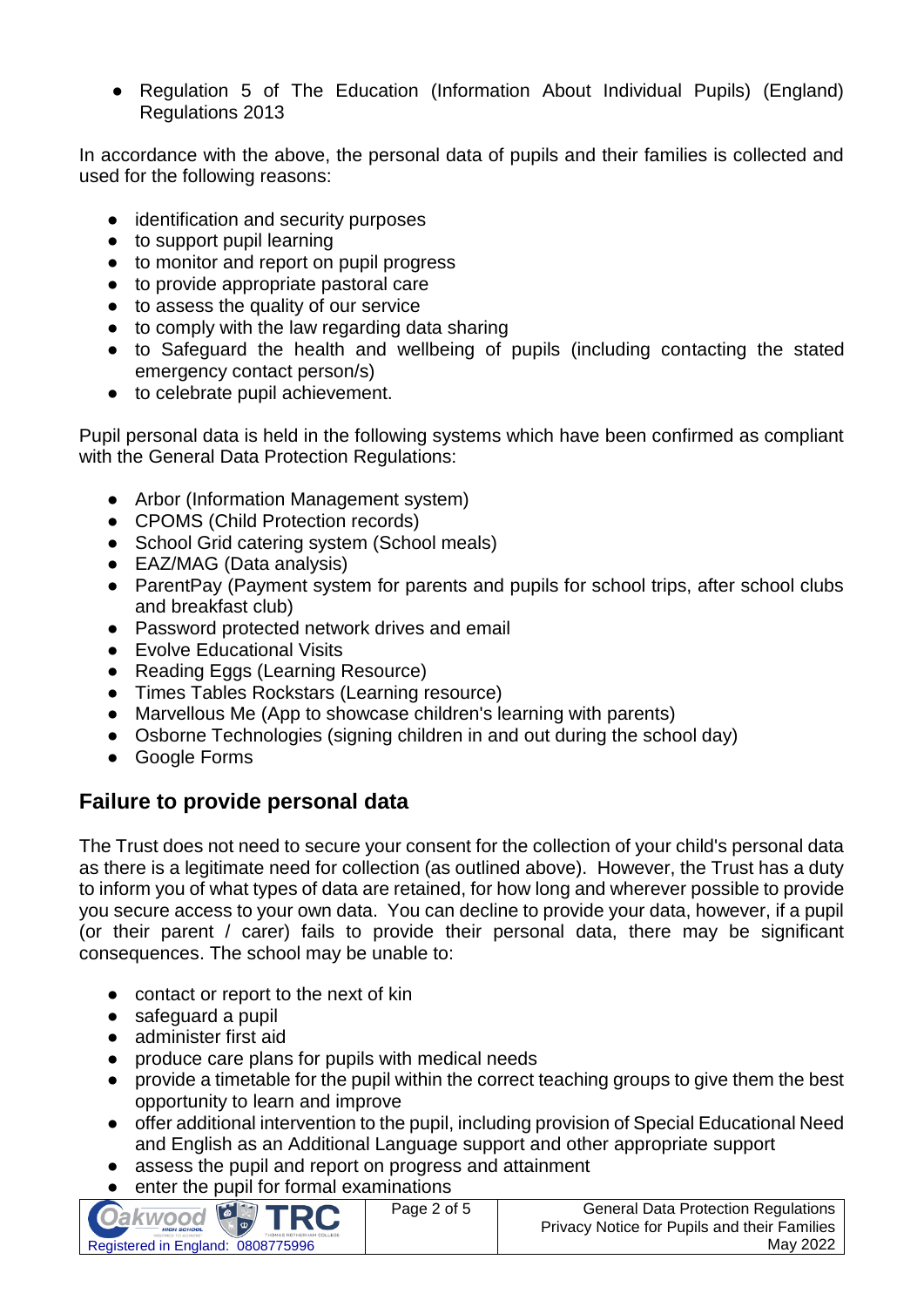- provide or maintain a place at the school for the pupil
- provide school meals
- offer the pupil an electronic device such as an iPad for use in school only.
- take a pupil on school trips.

#### **Which data is collected?**

The personal data the school collects, holds and shares includes the following:

- personal information; names, pupil telephone numbers, addresses, email, school photo, date of birth, parent / carer name address and contact details, emergency contact details, links to siblings
- characteristics; gender, ethnicity, home language, nationality, country of birth, religion and free school meal eligibility
- looked after child data
- educational history
- attendance data
- pupil work and assessment data
- medical and first aid data (including specific dietary requirements)
- Special Educational Needs and Care Plan data
- behavioural information, including incidents involving the pupil
- safeguarding data (including accidents)
- examination data
- school trip permissions (via consent)
- permissions for pupil photo or image for publicity (via consent).

Whilst the majority of the personal data you provide to the school is mandatory, some is provided on a voluntary basis. When collecting data, the school will inform you whether you are required to provide this data or if your consent is needed. Where consent is required, the school will provide you with specific and explicit information with regards to the reasons the data is being collected and how the data will be used.

Where you have given consent, please note Twitter is a third-party platform. Sitwell Junior School cannot be held responsible for the data and privacy policies or practices of the social media platforms we upload content to that features your child's image. You can find more information about these platforms' privacy and data policies on their respective websites.

# **How long is your data stored for?**

Personal data relating to pupils at Sitwell Junior School and their families is stored in line with the school's Records Management Schedule. In accordance with the GDPR, the school does not store personal data indefinitely; data is only stored for as long as is necessary to complete the task for which it was originally collected or in line with legal or regulatory requirements.

# **Will my information be shared?**

The Trust is required to share pupils' data with the Department for Education (DfE) on a statutory basis, we do not need consent for this, this includes the following:

attainment and examination results

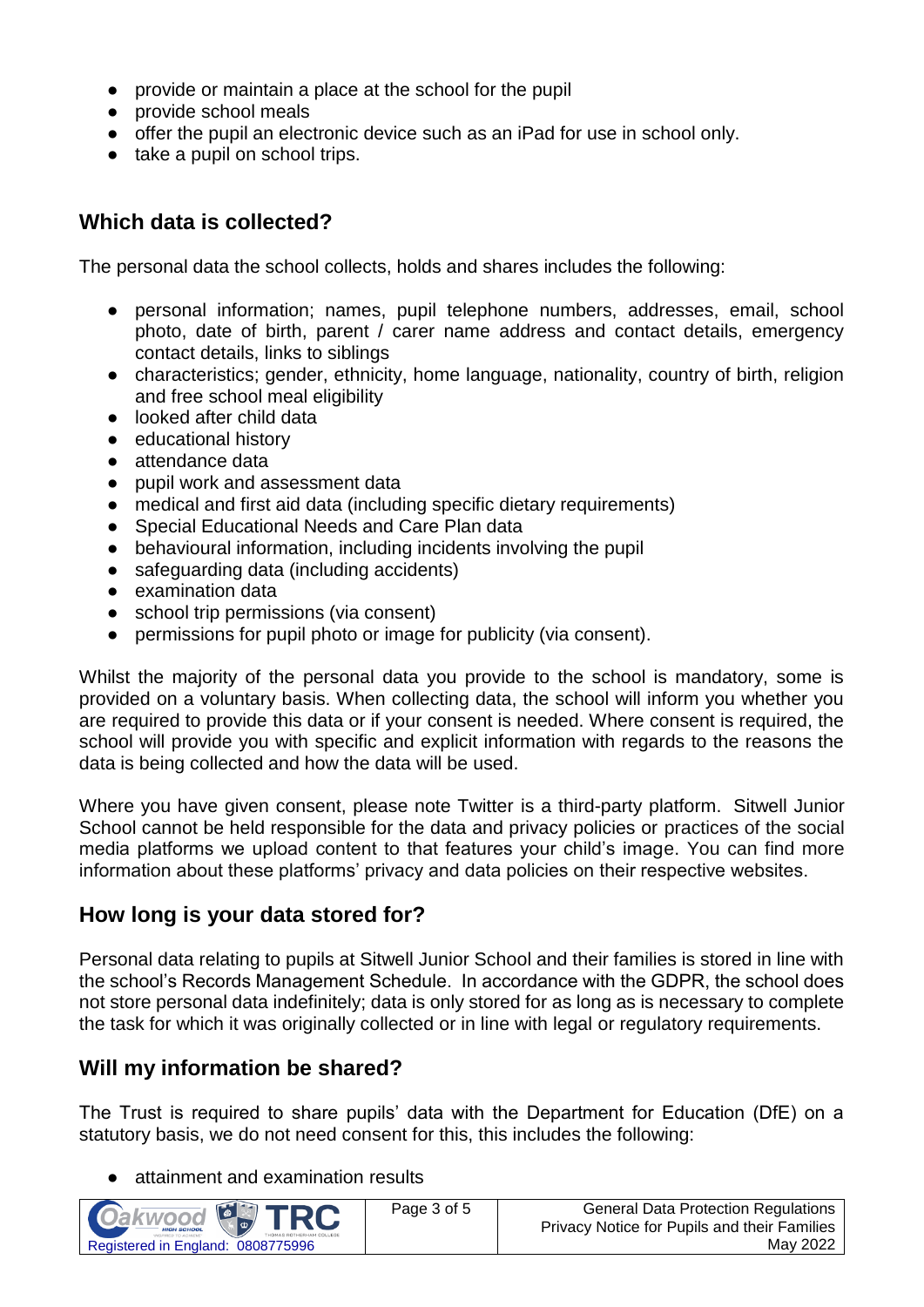- attendance, absence, exclusions
- pupil characteristics
- performance.

The National Pupil Database (NPD) is managed by the DfE and contains information about pupils in schools in England. The Trust and therefore, Sitwell Junior School, are required by law to provide information about pupils to the DfE as part of statutory data collections; some of this information is then stored in the NPD. The DfE may share information about our pupils from the NDP with third parties who promote the education or wellbeing of children in England by:

- conducting research or analysis
- producing statistics
- providing information, advice or guidance.

The DfE has robust processes in place to ensure the confidentiality of any data shared from the NDP is maintained.

In the provision of education to pupils, we have a legal basis to routinely share pupils' information with:

- other Schools
- The Local Authority
- The Department for Education
- The National Health Service
- The Police
- examination Boards.

The information that we share with these parties includes the following:

- personal details including contact information
- attendance, absence, exclusions and behaviour
- assessment, attainment and examination results
- medical
- SEND
- pupil transfer between schools.

# **Safeguarding**

Please note, we do not need parental consent to share information which we deem appropriate to safeguard or support children and their families. This right is provided by the Statutory guidance for schools and colleges in 'Keeping Children Safe in Education' (September 16) and the update to be applied from September 2018. This privacy notice is informing you that for the purposes of safeguarding, information may be requested by and shared with a range of services and agencies who work with us to support and protect children and their families. These include:

- The Police
- The Local Authority, including Social Care, Early Help and other such services
- 0-19 Health Service